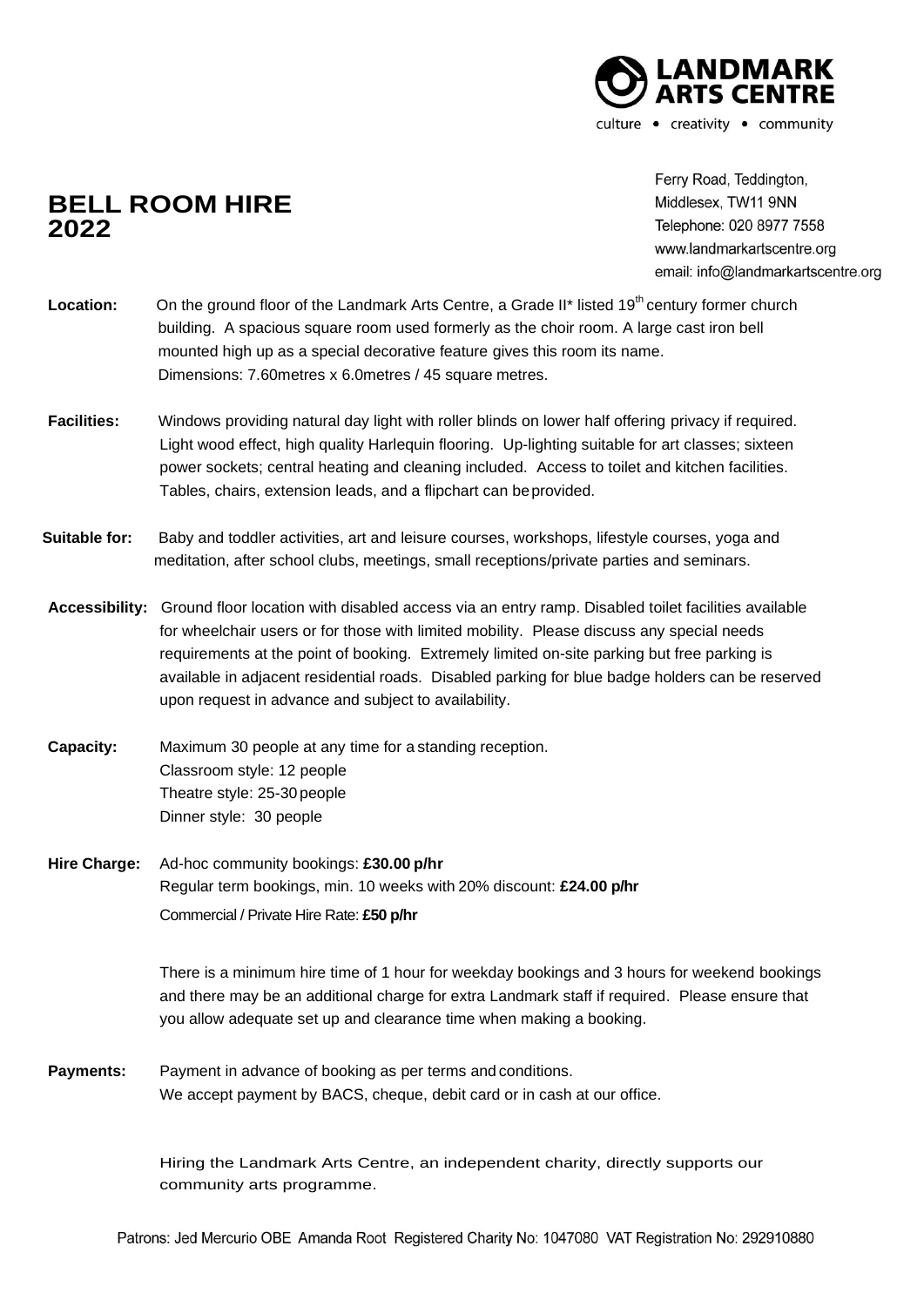

## **PHOTO GALLERY: THE BELL ROOM**